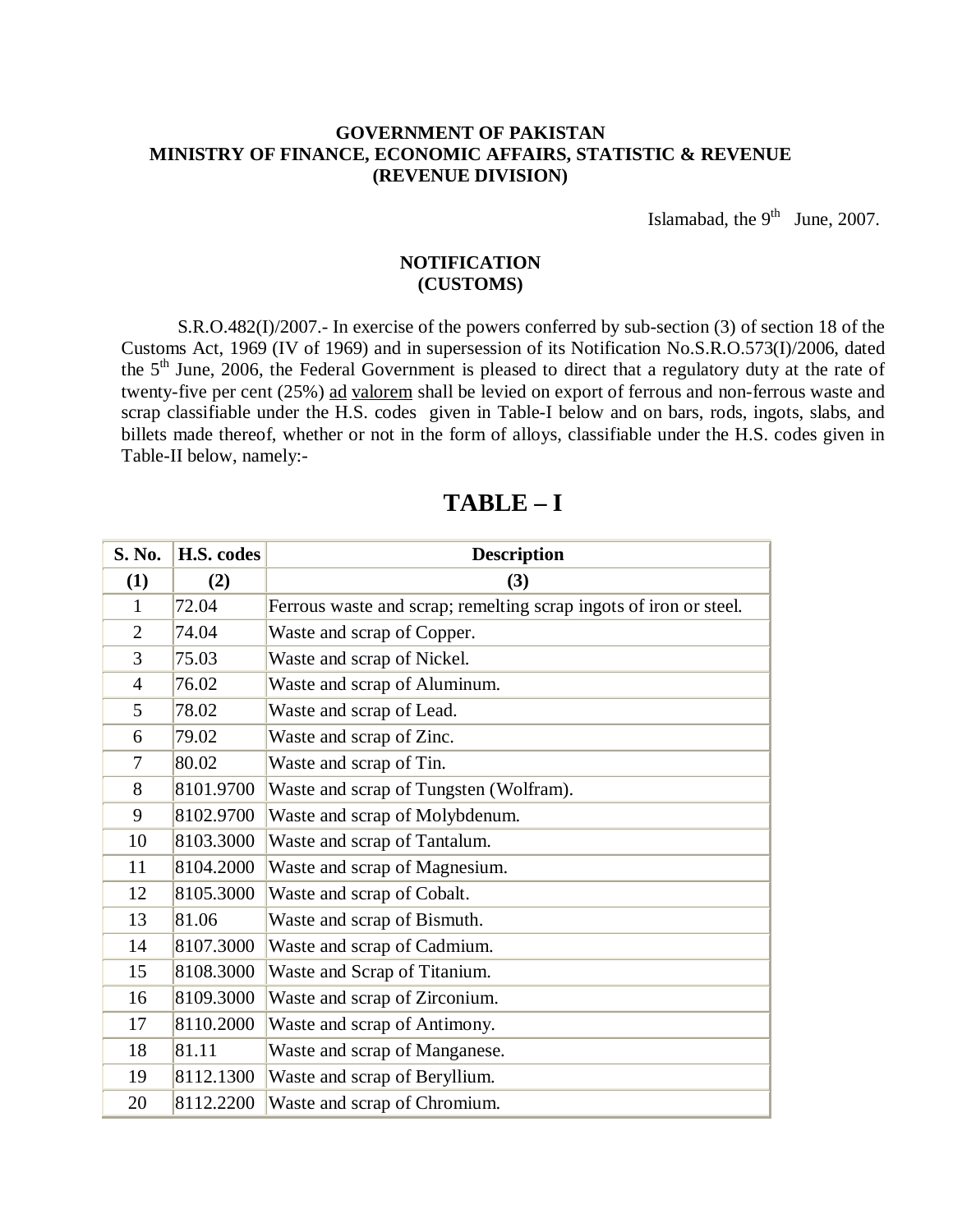|    |       | 8112.5200 Waste and scrap of Thallium.                                 |
|----|-------|------------------------------------------------------------------------|
| 22 |       | [8112.9200   Waste and scrap of Germanium, Vanadium, Gallium, Hafnium, |
|    |       | Indium, Niobium and Rhenium.                                           |
| 23 | 81.13 | Waste and scrap of Cermets.                                            |

# **TABLE-II**

| S. No.         | H.S.<br>codes | <b>Description</b>                                                                                                                                                      |
|----------------|---------------|-------------------------------------------------------------------------------------------------------------------------------------------------------------------------|
| (1)            | (2)           | (3)                                                                                                                                                                     |
| $\mathbf{1}$   | 72.07         | Semi-finished products of iron or non-alloy steel.                                                                                                                      |
| $\overline{2}$ | 72.14         | Other bars and rods of iron or non-alloy steel, not further worked than<br>forged, hot-rolled, hot-drawn or hot-extruded, but including those<br>twisted after rolling. |
| 3              | 72.15         | Other bars and rods of iron or non-alloy steel.                                                                                                                         |
| $\overline{4}$ | 72.16         | Angles, shapes and section of iron or non-alloy steel.                                                                                                                  |
| 5              | 72.18         | Stainless steel in ingots or other primary forms; semi-finished products<br>of stainless steel.                                                                         |
| 6              | 72.21         | Bars and rods, hot-rolled, in irregularly wound coils, of stainless steel.                                                                                              |
| 7              | 72.22         | Other bars and rods of stainless steel; angles, shapes and sections of<br>stainless steel.                                                                              |
| 8              | 72.24         | Other alloy steel in ingots or other primary forms; semi-finished<br>products of other alloy steel.                                                                     |
| 9              | 72.27         | Bars and rods, hot-rolled, in irregularly wound coils, of other alloy<br>steel.                                                                                         |
| 10             | 72.28         | Other bars and rods of other alloy steel; angles, shapes and sections, of<br>other alloy steel; hollow drill bars and rods, of alloy or non-alloy steel.                |
| 11             | 74.03         | Refined copper and copper alloys, unwrought.                                                                                                                            |
| 12             | 75.02         | Unwrought nickel.                                                                                                                                                       |
| 13             | 76.01         | Unwrought aluminum.                                                                                                                                                     |
| 14             | 78.01         | Unwrought lead.                                                                                                                                                         |
| 15             | 78.03         | Led bars, rods profiles and wire.                                                                                                                                       |
| 16             | 78.04         | Lead plates, sheets, strip and foil; Lead powders and flakes.                                                                                                           |
| 17             | 79.01         | Unwrought zinc.                                                                                                                                                         |
| 18             | 79.04         | Zinc bars, rods, profiles and wire.                                                                                                                                     |
| 19             | 80.01         | Unwrought tin.                                                                                                                                                          |
| 20             |               | 8003.0000 Tin bars, rods, profiles and wire.                                                                                                                            |
| 21             |               | 8102.9400 Unwrought molybdenum, including bars and rods obtained simply by<br>sintering.                                                                                |
| 22             | 85.48         | Waste and scrap of primary cells, primary batteries and electric<br>accumulators; spent primary cells, spent primary batteries and electric                             |